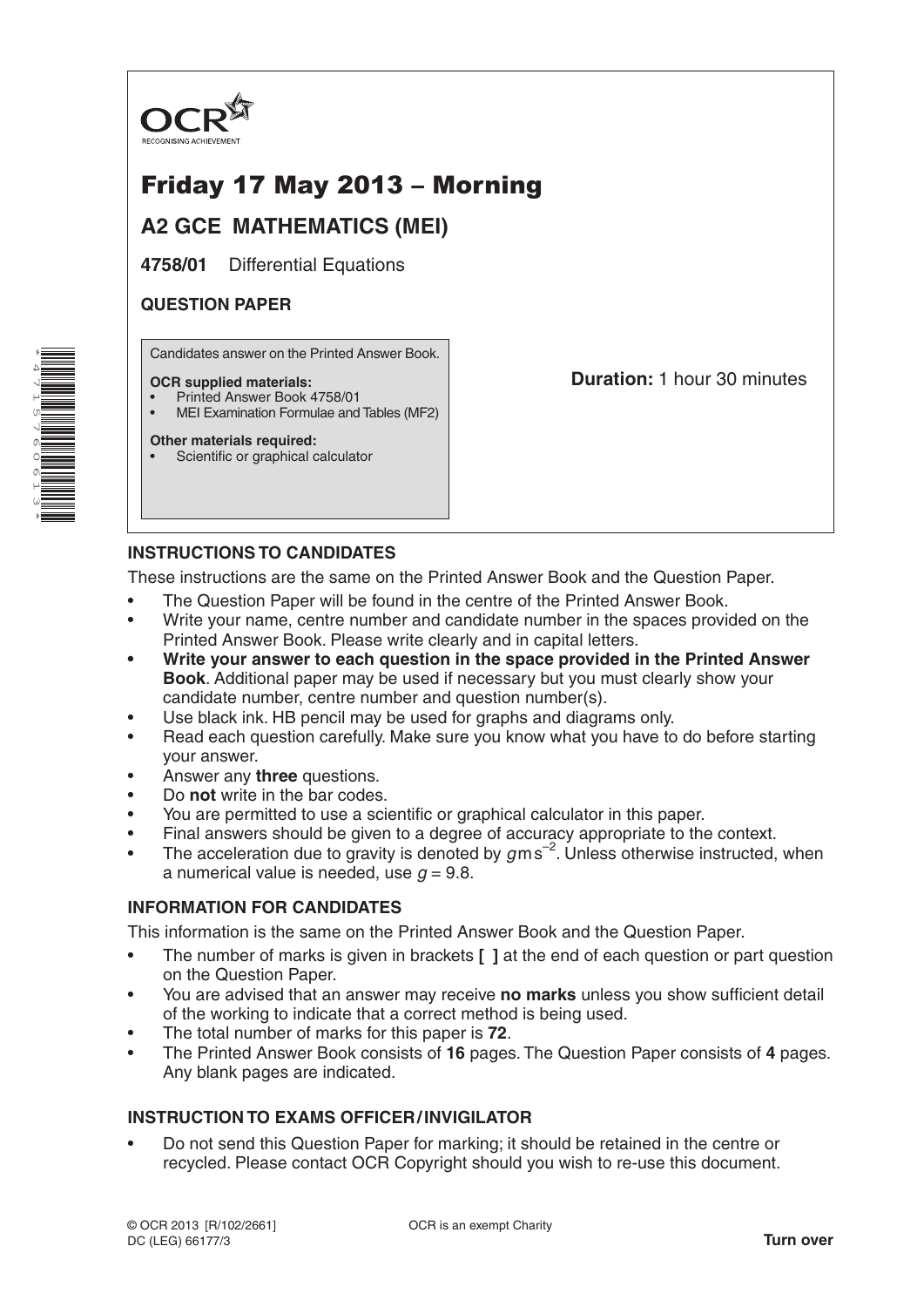**1**  A particle is attached to a spring and suspended vertically from a point P which is made to oscillate vertically. The vertical displacement,  $x$ , of the particle from a fixed point at time  $t$  is modelled by the differential equation

$$
2\frac{\mathrm{d}^2 x}{\mathrm{d}t^2} + 3\frac{\mathrm{d}x}{\mathrm{d}t} + x = \cos t.
$$

**(i)** Find the general solution of the differential equation. **[8]** 

Initially the displacement and velocity of the particle are both zero.

- **(ii)** Find the particular solution and sketch its graph for large positive values of  $t$ .  $[6]$
- **(iii)** Find approximate values of the displacement and velocity at  $t = 10\pi$ . **[3]**

The point P stops oscillating at  $t = 10\pi$  and the subsequent motion of the particle is modelled by

$$
2\frac{\mathrm{d}^2x}{\mathrm{d}t^2} + 3\frac{\mathrm{d}x}{\mathrm{d}t} + x = 0.
$$

**(iv)** Determine the type of damping present. **[2]** 

 **(v)**  Using the values obtained in part **(iii)**, find the particular solution for this motion. **[5]**

#### 2 In this question take  $g = 10$ .

A rocket of mass 500kg is launched from rest from the sea bed at a depth of 124m. It travels vertically upwards. After *t* s it has risen *x* m and its velocity is  $v \text{ m s}^{-1}$ .

In a simple model, for all stages of its motion, the mass of the rocket is constant and the only forces acting on it are its weight, a driving force of 10000N and a resistance force.

When in the sea, the magnitude of the resistance force is modelled by *kv*N, where *k* is a constant.

- **(i)** Write down and solve a differential equation to show that  $v = \frac{5000}{k} (1 e^{-\frac{kt}{500}})$ . [8]
	- **(ii)** Find *x* in terms of *t* and *k*. **[3]**

The time for the rocket to reach the surface of the sea is 5s.

**(iii)** Verify that  $k \approx 2.5$  is consistent with this information and hence estimate the speed of the rocket when it reaches the surface. **[3]**

After the rocket reaches the surface it travels vertically upwards through the air and the magnitude of the resistance force is now modelled by  $0.4v^2$  N.

- **(iv)** Show that  $v \frac{dv}{dx} = 10 0.0008v^2$ . [2]
	- **(v)** Solve this differential equation to find the particular solution for *v* in terms of *x*. Sketch a graph of this solution, showing the asymptote. **[8]**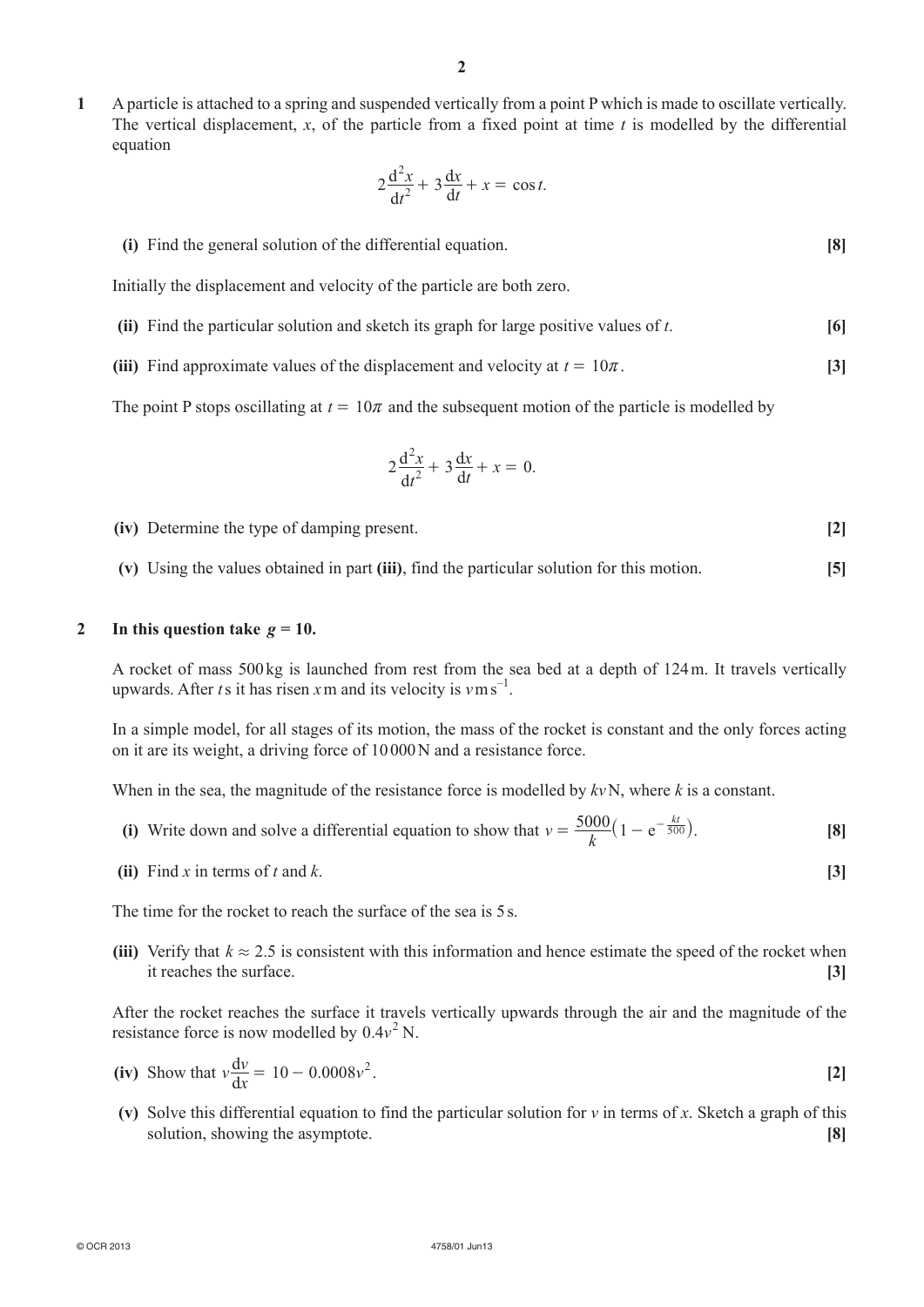- **3** (a) The differential equation  $\frac{dy}{dx} + 2y = \sin 2x$  is to be solved.
	- **(i)** Find the complementary function and a particular integral. Hence write down the general solution.

**[7]**

- **(ii)** Find the particular solution subject to the condition  $y = 2$  when  $x = 0$ . Sketch the solution curve for  $x \ge 0$ . [4]
- **(b)** The differential equation  $\frac{dy}{dx} + 2y = e$  $\frac{y}{x} + 2y = e^{-x}$  is to be solved.
	- **(i)** Use the integrating factor method to find the general solution for *y* in terms of *x*.  $[5]$
	- **(ii)** Find the particular solution subject to the condition  $y = 2$  when  $x = 0$ . [2]
- **(c)** The differential equation  $\frac{dy}{dx} + 2y = \tan x$  is to be solved subject to the condition  $y = 2$  when  $x = 0$ . Use an integrating factor and the approximation  $\int_0^1 e^{2x} \tan x \, dx \approx 2.71862$  $\int_0^1 e^{2x} \tan x \, dx \approx 2.71862$  to calculate an approximate value of *y* when  $x = 1$ . [6]
- **4**  The simultaneous differential equations

$$
\frac{dx}{dt} = x - 2y - z
$$

$$
\frac{dy}{dt} = x + 3y + z
$$

$$
\frac{dz}{dt} = -z
$$

are to be solved. When  $t = 0$ ,  $x = 1$ ,  $y = 0$  and  $z = 2$ .

- **(i)** Use the third equation to find the particular solution for *z* in terms of *t*. [2]
- **(ii)** Using part **(i)** eliminate *y* and *z* to obtain a second order differential equation for *x*. Hence find the general solution for  $x$  in terms of  $t$ .  $[12]$
- **(iii)** Find the corresponding general solution for *y*. **[3]**
- **(iv)** Find the particular solutions for *x* and *y*. [4]
- **(v)** Show that  $x = y$  when  $3 \sin t = e^{-3t}$ . Deduce that  $x = y$  occurs infinitely often. [3]